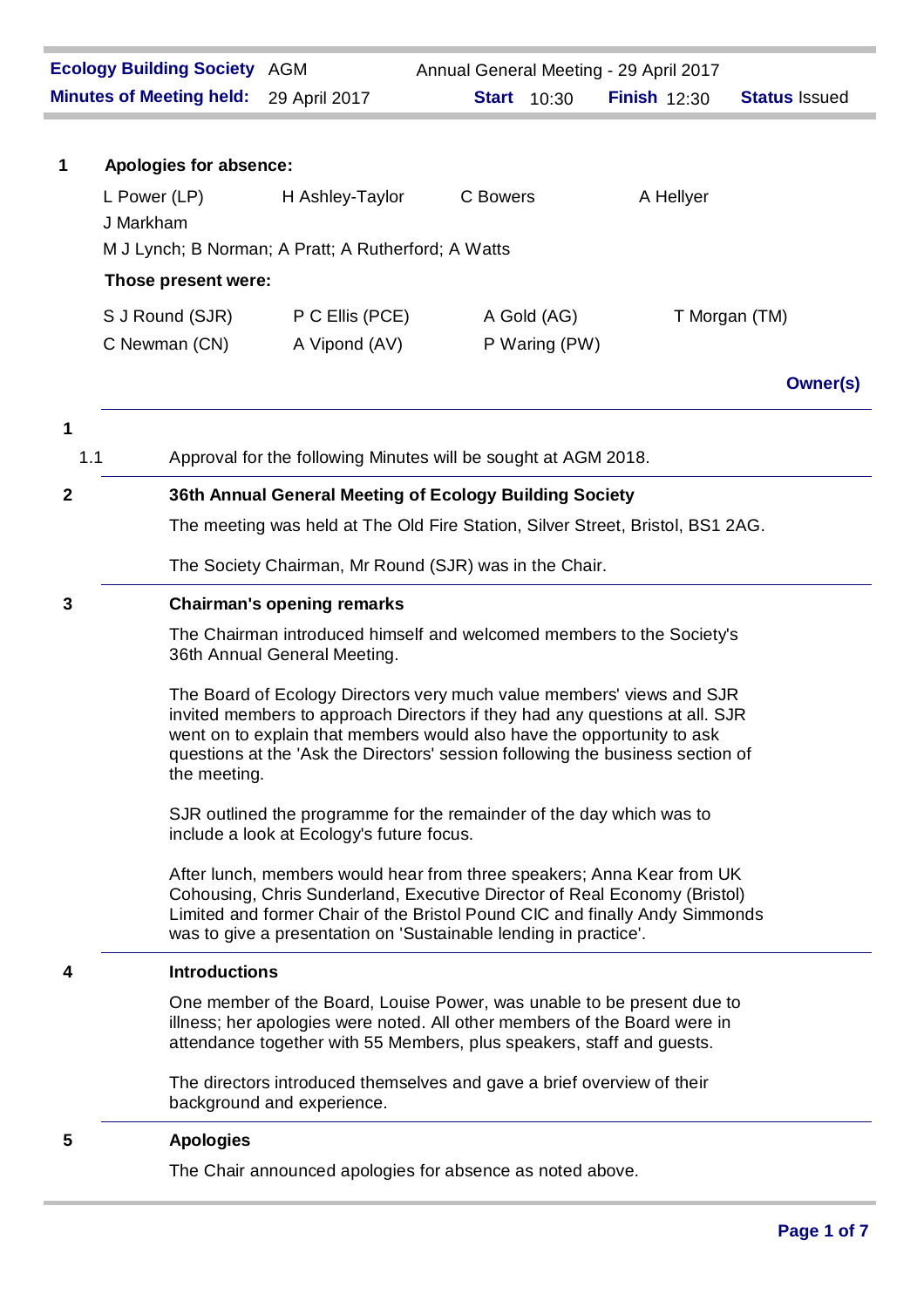## **6 Minutes of the 35th Annual General Meeting of Ecology Building Society**

SJR informed Members that copies of the minutes of the 34th AGM held on 30 April 2016 at the Society's Head Office in Silsden were available for scrutiny and were published on the Society's website.

The Minutes of this, the 36th AGM, will be made available on the Society's website within the next 3 months.

Ecology Member, Mr David Barrass, proposed that the Minutes of the 35th AGM were adopted. The proposal was seconded by Ecology Member Mr Luke Streatfield and the Minutes were signed by SJR.

#### **7 Resolution 1 - Accept the Auditor's Report**

Non-executive Director of the Society, Mr C Newman (CN) presented the Auditor's report from KPMG. He highlighted that the full audit report could be found on page 12 of the Society's Annual Review.

There were no questions regarding the report. Members were asked to vote on Resolution 1.

#### **8 Resolution 2 - Receive the Society's Annual Report and Accounts**

Non-executive Director, and Chair of the Society's Risk, Audit, Compliance and Ethics (RACE) Committee, Tim Morgan ( TM ) and Finance Director, Pam Waring (PW) presented the Society's Annual Accounts with a Powerpoint presentation.

There has been a steady increase in profitability over the year and this is adding to the Society's Capital. The amount of Capital required, is mainly dictated by how much lending the Society does.

The presentation showed five year comparatives and included:

- Profit for the year
- Reserves
- Management expenses versus income
- Management expenses as a percentage of mean assets
- Pictorial view of the Balance sheet.

# 8.1 Member 1 Question: I was just curious about the running costs which were so much higher than profits. How is this?

8.1.1 TM responded as follows:

In terms of the profit, what we are trying to do is make a sufficient profit to be sustainable and carry on growing the capital base. There is a regulatory requirement that means we have to add to that and if we don't, the regulator won't let us do the lending. We have to try and make a profit and there are only two ways we can add to that. One is what we like to do, which is making a little profit each year and building that up and the second is by issuing a Capital Instrument, a process which involves bringing in other external capital.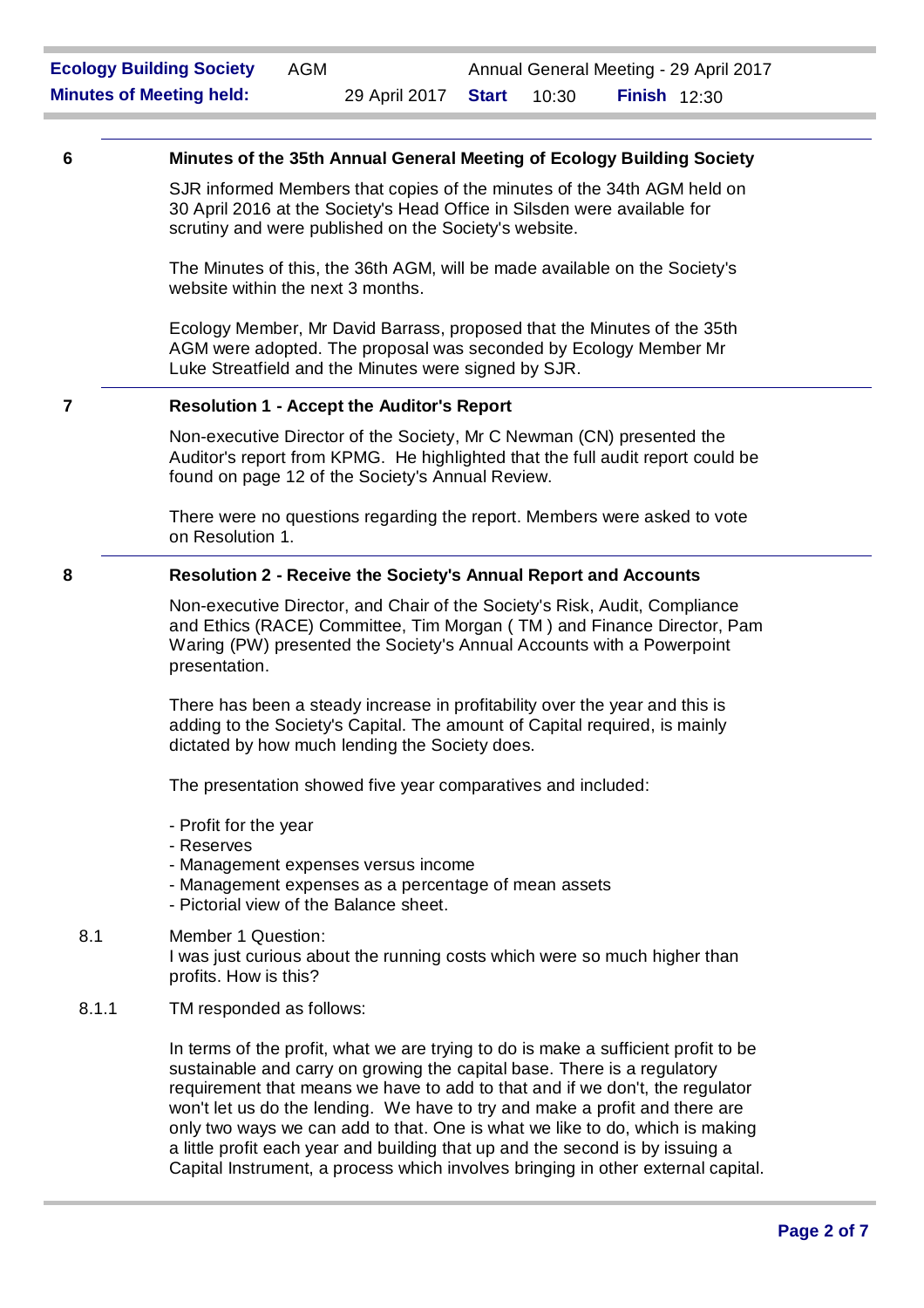8.1.2 PW: Clarified that the line on the graph that Member 1 was referring to shows the profit after taking into account the costs.

> Member 1: If that's the profit after taking into account the costs, then that is fine.

- 8.2 Member 2 Question: On slide one, interest paid has remained fairly static across the years, yet the net interest has gone up. Can you explain that?
- 8.2.1 TM responded as follows:

These two figures are very interlinked. The gap is the key thing and is the amount of money we are making overall out of which we have to run the Society and make a profit. This is a balancing act and relates to the cost of the money and the difference between the price we are paying for it to savers and the rate we are charging to people to borrow.

The difference between the two is the net margin and this is currently circa 2%; out of that we have to run the Society and make sufficient profit to put away so that we can continue growing but not make a huge profit, because as a mutual organisation that is not what we are about; it's a balancing equation.

8.3 Members were asked to vote on Resolution 2.

# **9 Resolution 3 - Appointment of Auditors**

TM explained that as part of this Resolution, the Society asks Members to authorise the reappointment (or selection of a new) auditor each year. The Society uses two audit firms; one for Internal Audit, (Deloitte) and one for External Audit (KPMG).

It is approximately 11 years since the Society last formally reviewed its External Audit provider. The Society had indicated at last year's AGM that it would look to carry out that review quite quickly. However, due to new regulation regarding appointment of audit firms, KPMG has to retire by law in 2020. Therefore, the Society has decided to appoint a new audit firm nearer that time.

Given the nature of the business, there is a fairly limited choice of Auditors who can carry out audits of building societies. The Society is exploring if there are any other firms available in the marketplace in the mid-tier. Working with a small local firm however is not an option because of the regulatory environment in which the Society operates in.

# 9.1 Member 3 Question:

Is there anything that we can do to encourage more sustainably motivated auditors?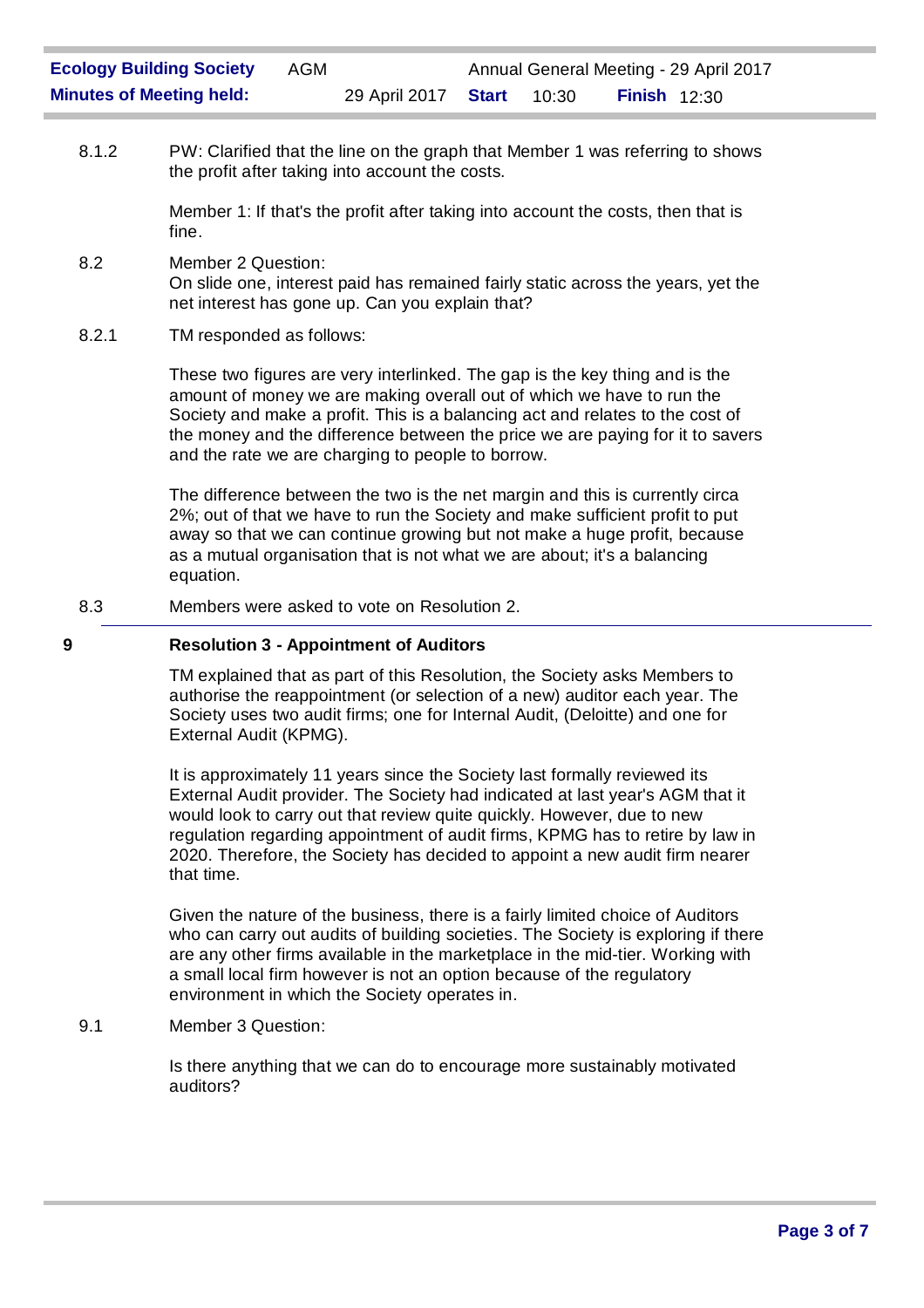## 9.1.2 TM responded as follows:

The answer is that for a Society the size of Ecology with just 28 staff, there is very little Ecology can do other than when it carries out a tender, try to make it as wide as possible and see if any other firms are interested in participating. Reaching to them is the best the Society can do.

CN: Added that External and Internal Auditors are regularly at the Society's office understanding the business and seeing how it operates. If Ecology can make sure that it is showing them exactly how it thinks an ethical organisation should be run, the firms can take that away and share the 'best practice' seen at Ecology elsewhere.

## **10 Resolution 4 - Approve the Remuneration Report**

Chair of the Remuneration Committee, Andrew Gold (AG) presented the report.

AG explained that the Society's aim is very much to recognise and reward performance and the contribution that staff bring to the Society, whilst being mindful of market conditions.

The Society also very much recognises the importance of engaging with members regarding its approach to remuneration.

In 2016 the Society was awarded the Living Wage Accreditation which is reflective of the Society's commitment to a Fair Pay policy.

AG informed members of the Remuneration Policy development and presented a timeline of the various stages.

Following the 2016 AGM, the Society engaged with a firm that has experience of the co-operative and financial services sectors, to undertake a review of its Remuneration Policy. They considered what was good practice around remuneration approach and they recommended and submitted what the Remuneration Policy of the future should look like. The Remuneration Committee considered that report. The key part of the report was the retention of the limit of highest to lowest paid, but with a recommendation to increase that limit from 5:1 to 8:1. The Society's Member Ethics Panel was consulted regarding the increase in the limit and were in support of the proposal. This proposal was subsequently put to the Board and was approved in October 2016. Those changes to the Remuneration Policy were implemented at the start of the new calendar year. AG stressed that the 8:1 is a limit, ie a guide; the actual ratio as at the end of 2016, as disclosed in the Annual Review was 4.99.

10.1 Moving on from the Remuneration Policy, AG presented the Remuneration Report. He highlighted that:

> - All staff members receive the same pension contribution percentage rate of salary

> - All staff members have participated in the performance-related pay scheme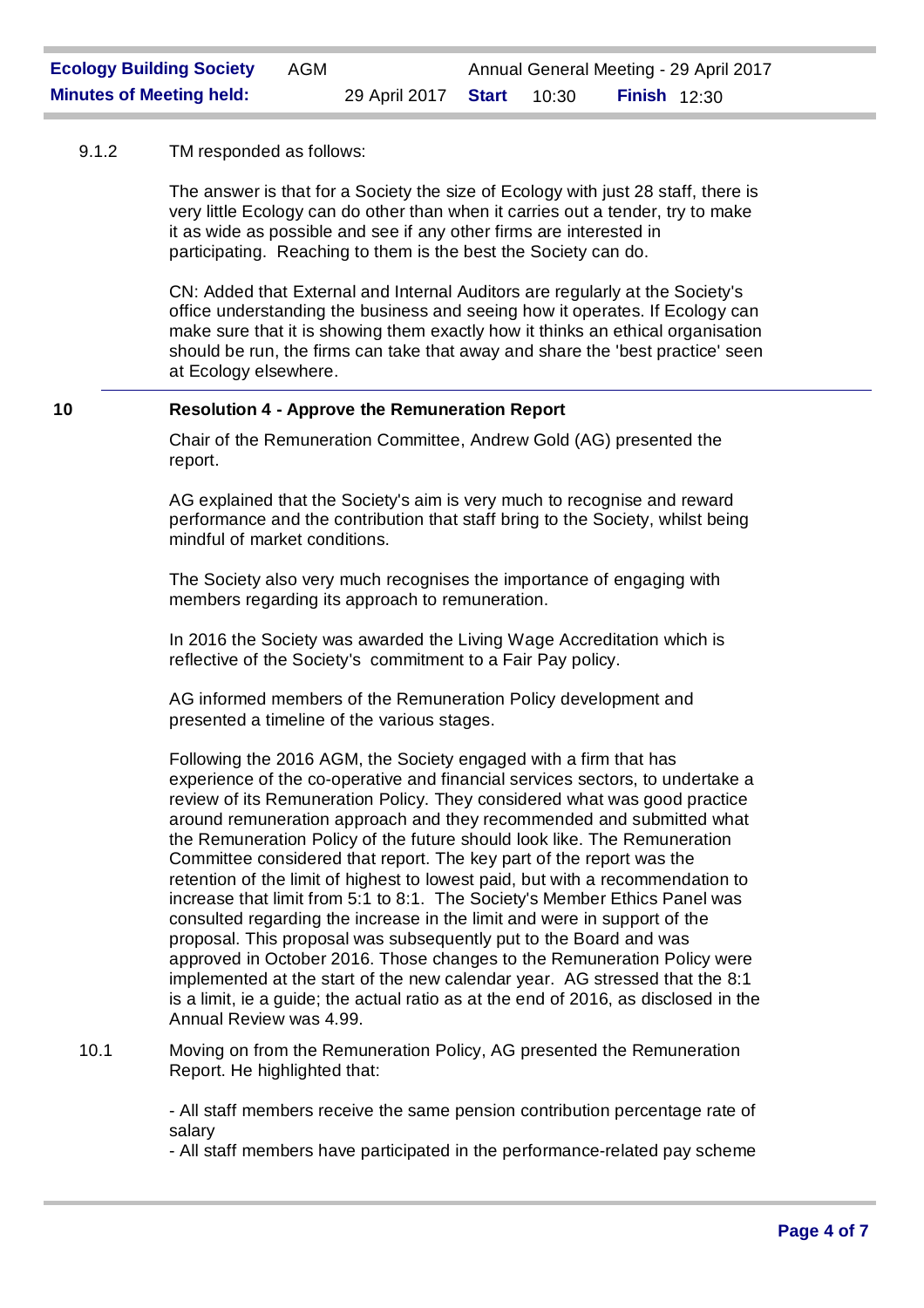10.2 There were no questions regarding the Remuneration Policy or Remuneration report. Members were asked to vote on Resolution 4.

### **11 Director Elections**

PCE: Three members of the Board are seeking re-election today.

Prior to the voting taking place and to aid a better understanding, PCE explained how the Society's Director elections work.

It is important to ensure that the Society has a board of Directors with a set of appropriate skills to be able to oversee the running of the Society and to make sure that the Executive Directors are carrying out their roles as required.

A comprehensive exercise is undertaken to look at what skills are required for the future and individuals are assessed to ensure that their skills are appropriate for the future needs of the Society. At the point when director candidates are up for election / re-election, they have confirmed that they are fit and proper, the Board have held a discussion to determine if the director should be recommended for continued non-executive directorship of the Society and those individuals are then put to the members. In addition, all directors when coming to an election have also been through regulatory scrutiny. The AGM is a means by which the individuals are confirmed in their membership of the Board.

In practice, vacancies arise during the year and the board seek out individuals who are thought to be good candidates. The attributes required include a mix of specialist skills but the individual must also reflect the values and mission of the Society in the ideas of sustainability and triple bottom line finance.

Members can put forward candidates themselves and the process is set out in the Society's Rules which are published on the website.

11.1 PCE explained that the three candidates standing for election on this occasion are retiring by rotation and need their membership confirmed by the membership at large.

> The Board recommend the three individuals standing for election and the Board can confirm that the three candidates have acted with diligence throughout the year, have contributed to the growth and success of the Society and fully recommend they continue their membership of the Board to take the Society forward in the future.

11.2 The Chair, Steve Round, introduced Tim Morgan (TM ) for re-election.

TM is seeking re-election having retired by rotation under Rule 26(2).

The Chair asked Members to vote.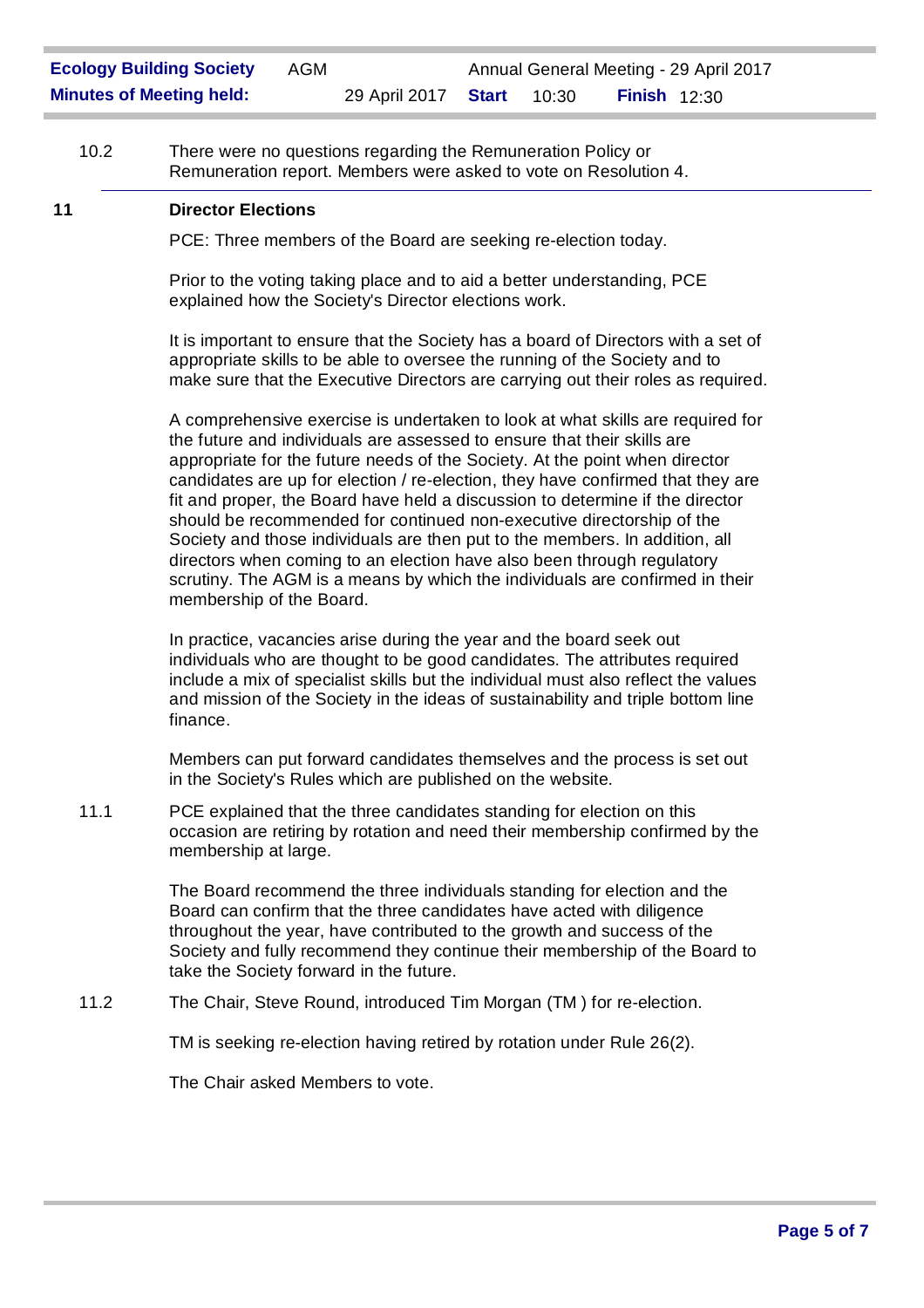| 11.3 | The Chair introduced Chris Newman (CN) for re-election.                                                                                                            |  |  |  |  |  |
|------|--------------------------------------------------------------------------------------------------------------------------------------------------------------------|--|--|--|--|--|
|      | CN is seeking re-election having retired by rotation under Rule 26(2).                                                                                             |  |  |  |  |  |
|      | The Chair asked Members to vote.                                                                                                                                   |  |  |  |  |  |
| 11.4 | The Chair introduced Alison Vipond (AV) for re-election.                                                                                                           |  |  |  |  |  |
|      | AV is seeking re-election having retired by rotation under Rule 26(2).                                                                                             |  |  |  |  |  |
|      | The Chair asked Members to vote.                                                                                                                                   |  |  |  |  |  |
| 11.5 | The Chair invited any Members who wished, to join the tellers in the vote<br>count.                                                                                |  |  |  |  |  |
|      | The Chair asked the tellers to collect votes.                                                                                                                      |  |  |  |  |  |
| 12   | <b>Ask the Directors</b>                                                                                                                                           |  |  |  |  |  |
|      | The Chair invited Vice-Chair, Alison Vipond (AV) to facilitate the 'Ask the<br>Directors' session.                                                                 |  |  |  |  |  |
|      | All eligible members present were invited to raise any questions they had<br>which were relevant to the business of the meeting.                                   |  |  |  |  |  |
|      | A number of member questions were put to Directors and these will be<br>published on the Society's website.                                                        |  |  |  |  |  |
|      |                                                                                                                                                                    |  |  |  |  |  |
| 13   | Announcement of the results of voting                                                                                                                              |  |  |  |  |  |
|      | The Chair asked the Scrutineer to announce the results of the voting. The<br>votes included postal votes, votes cast on-line and those received at the<br>meeting. |  |  |  |  |  |
| 13.1 | Resolution 1 - To receive the Auditor's report:<br>For: 1255; Against: 14; Abstentions 23; Spoilt 5                                                                |  |  |  |  |  |
| 13.2 | Resolution 2 - To receive the Directors' Report, Annual Accounts and Annual<br><b>Business statement:</b><br>For: 1258; Against: 17; Abstentions 17; Spoilt 5      |  |  |  |  |  |
| 13.3 | Resolution 3 - To appoint KPMG LLP as Auditors:<br>For: 1064; Against: 126; Abstentions: 101; Spoilt 6                                                             |  |  |  |  |  |
| 13.4 | Resolution 4 - To approve the Directors' Remuneration Report:<br>For: 1130; Against 86; Abstentions: 76; Spoilt: 5                                                 |  |  |  |  |  |
| 13.5 | To re-elect Timothy David Morgan:<br>For: 1219; Against 39; Abstentions: 34; Spoilt: 5                                                                             |  |  |  |  |  |
| 13.6 | To re-elect Christopher Jon Newman:<br>For: 1218; Against: 39; Abstentions: 35; Spoilt: 5                                                                          |  |  |  |  |  |
| 13.7 | To re-elect Alison Vipond:<br>For: 1229; Against: 42; Abstentions 21; Spoilt 5                                                                                     |  |  |  |  |  |